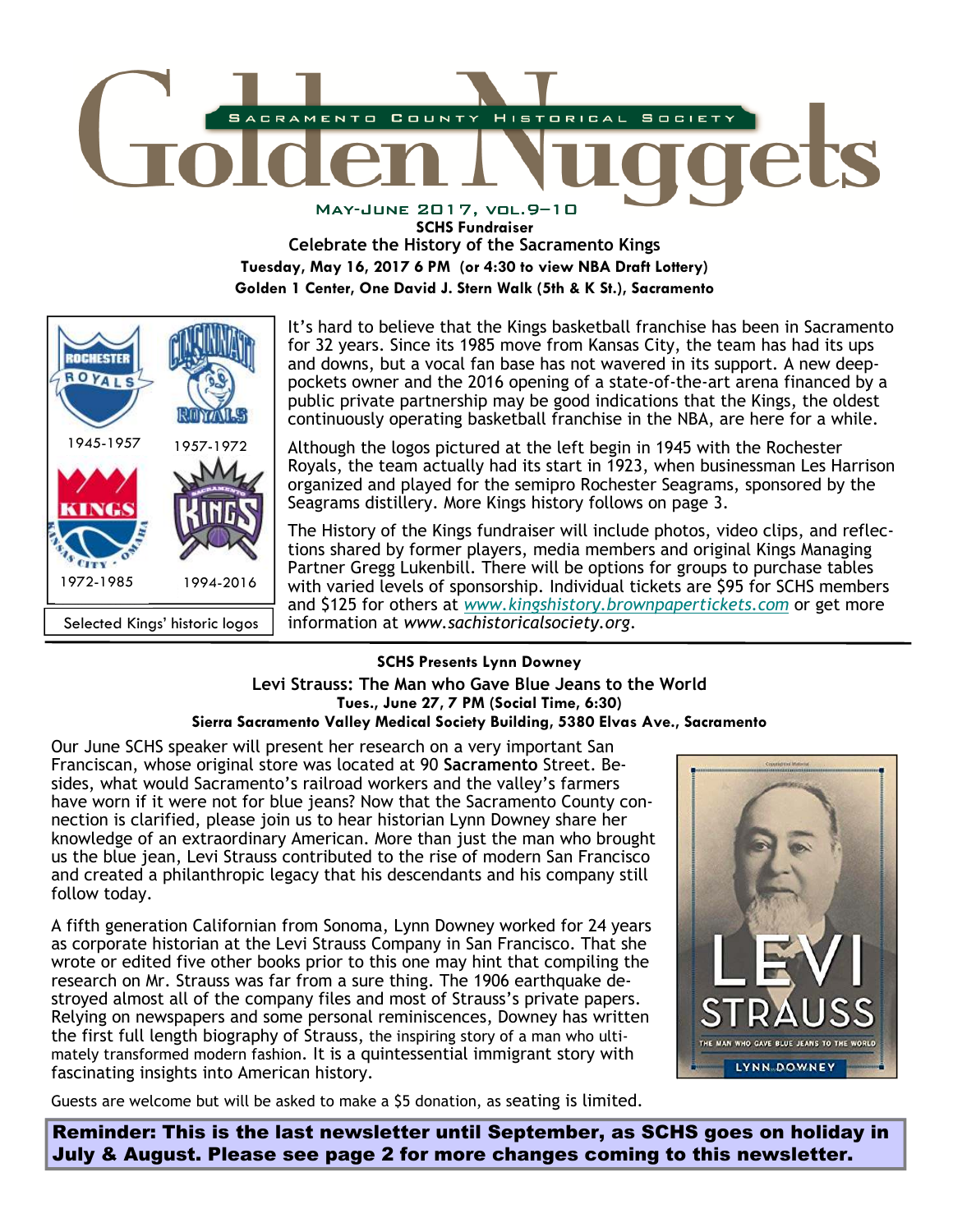### **Changes Coming to Golden Nuggets**

The *Golden Nuggets* editorial torch is about to be passed. After 12 years as newsletter editor, I will turn the job over to Jenan Saunders beginning with the September issue. Jenan will introduce herself below, and you will see that the *Nuggets* could not be in better hands. I have worked with her on some writing projects at California State Parks, and I am certain she will do an excellent job. As for me, I hope to finally focus on trying to write the biography I have been threatening to write for years. I shall miss the feelings of satisfaction at each newsletter's completion, and the occasional kind comments from people out there who were actually reading these missives.

The bigger change has to do with the newsletter delivery method. Prompted by the increasing costs of printing, paper, and those little mailing seals, as well as the ever-changing and more demanding rules of the bulk—aka "business" mailing process, the SCHS Board has decided it is time to go all digital. **Beginning in September, a link to the current newsletter will be emailed to members in lieu of hard copy.** 

The link will take you to the newsletter, located on an SCHS web page. It will be as simple as following links to see articles friends email you. You will not have to download any software. If you want, you can even print your own copy on standard 8.5x11" paper. Those 16 or so members who either don't have email or aren't admitting it, will be mailed paper copies of the newsletters, as will any libraries who prefer hard copies. We'll have to mail those first class but unless lots of people suddenly stop having email, we expect to avoid any cost increase at this time.

The bonuses of digital newsletters for readers include seeing things in color, easy access to forms and, quite possibly, the ability to fill in and return forms electronically. More than four pages might be possible on occasion. For the editor (in addition to lower costs) the time saved not having to fold, seal, label, sort by zip, pack in special postal crates, fill out a mailing form and go to the West Sacramento Business Mail Entry Unit post office will be much appreciated. My friends, family, and neighbors will also appreciate not being roped into helping with the above.

# **And now, here's Jenan**:

Beginning in the fall, the SCHS newsletter will have a new editor, Jenan Saunders. Jenan had been serving as Membership Chair for SCHS since 2008, and most recently helped with developing

the society's new volunteer program.

In her working life, Jenan is the Deputy State Historic Preservation Officer for California. She has been serving in this position since February 2010. Prior to this assignment, Jenan worked in the Interpretation and Education Division of California State Parks since 2001. There she served as the manager of that division's Planning and Programs Section and Photographic Archives, and previous to that was the supervisor of the Interpretive Publications Section. In addition to her management duties at the Interpretation and Education Division, Jenan was responsible for statewide issues and programs related to school group programming, evaluation of interpretive staff, and accessibility as it relates to interpretive services.

Previous to her position with the Interpretation and Education Division, Jenan served as a State Historian with the California Office of Historic Preservation where she first worked in the Registration Unit, coordinating the California Register of Historical Resources program, and then in the Local Government Unit. While with the Local Government Unit, Jenan handled CEQA review of local agency projects and also assisted with administration of the Certified Local Government program. She additionally coordinated OHP's publications program, designing the 1997 State Plan report, "Forging a Future with a Past," and creating the design for the office's Technical Assistance Series.

Jenan has extensive experience in public history, having worked as a student volunteer and graduate student assistant with the California Gold Discovery to Statehood Sesquicentennial, and as a private research consultant, program director for a non-profit organization and public agency employee.

She has been a member of the Board of Directors for the California Council for the Promotion of History (CCPH) and also served as that organization's president. For more than ten years, she edited and designed CCPH's *California History Action* newsletter.

Jenan received her B.A. in History with Honors from UC Davis, with an emphasis on  $20<sup>th</sup>$  century U.S. and Latin American history, and her M.A. in Public History from CSU Sacramento.

She lives in East Sacramento with her husband, Kevin, and their two dogs and three cats. Jenan and her husband also spend time at their cabin outside of Placerville in El Dorado County. Her hobbies include reading, cooking, and photography.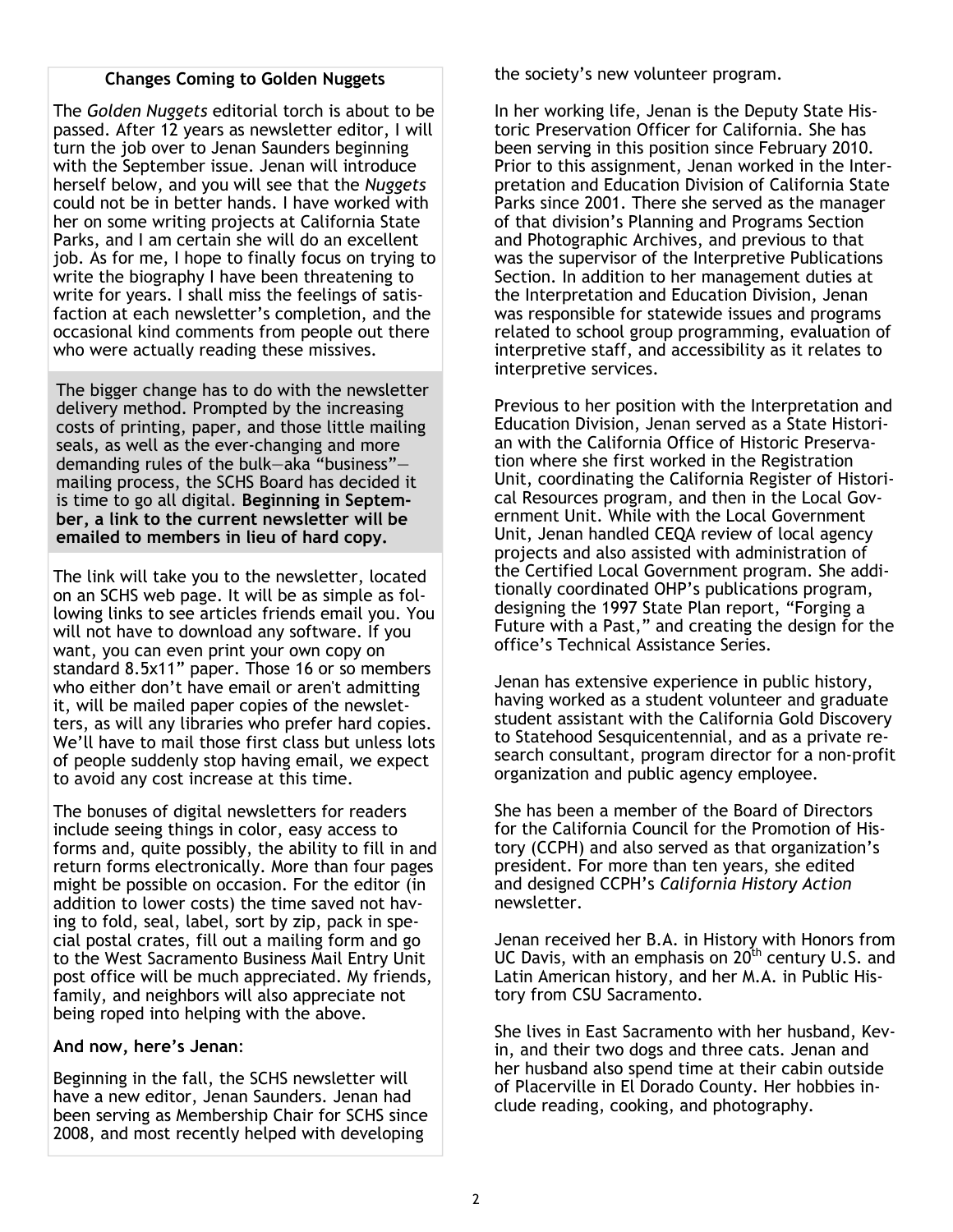# **A Brief Pictorial History of the Sacramento Kings by Gregg Lukenbill**



The Sacramento Kings are the oldest continuously operating basketball franchise in the NBA, founded by Lester Harrison in 1923 in Rochester, New York, originating as the **Rochester Seagrams**. There were many professional barnstorming teams and numerous leagues that began and folded in the early formative years of professional basketball, which were severely impacted by the depression of the 1930's and by World War II.

In 1945, Harrison and his brother Jack paid \$25,000 to join the National Basketball League (NBL) as the **Rochester Royals, the name chosen from a newspaper contest,** for the three seasons from 1945 thru



1948, switching to the Basketball Association of America (BAA) for the 1948-49 season. In August 1949 the NBL and BAA merged into the NBA. During its time in Rochester, the team played in five increasingly larger buildings. As the Royals, the team was often successful on the court, winning the NBA championship in 1951. However, they found it increasingly difficult to turn a profit in the comparatively small market of Rochester, and relocated to Cincinnati in 1957, becoming the **Cincinnati Royals**.



The Cincinnati teams featured perennial All-Stars Bob Davies, Oscar Robertson and Jerry Lucas. In the final game of the inaugural 1957-58 Cincinnati season a tragic head injury concussion to rising 3rd year superstar Maurice Stokes, ended his career, and forever altered the competitive course of the franchise. The addition of future Hall of Famer Oscar Robertson in 1960 began the team's resurgence as a championship contender. The team played in the tough NBA East division, dominated by the Bill Russell led Boston Celtics, even as a Baltimore team played in the West Division for three years, denying the Royals likely visits to the NBA Finals.

Ownership changed hands twice in Cincinnati, ending up with the Jacobs Brothers in 1966, owners of one of the largest food service companies in the nation, Delaware North. For the next six years the Royals played many of their "home" games in neutral sites, Cleveland, Dayton, Columbus, and St. Louis, to benefit the Jacobs

food service business. In 1972, the team relocated to Kansas City, Missouri, and split its home games between Kansas City and Omaha, Nebraska. It was renamed as the Kansas City-Omaha **Kings**, since Kansas City already had the Major League Baseball Royals. The team started off well with new star, Nate Archibald, who led the league in scoring and assists in the 1972–73 season.



Kansas City's Kemper Arena roof collapsed in 1979 after heavy rains, but it was unoccupied at the time. Despite that, the KC Kings made the playoffs in 1980 and went to the Western Conference Finals in 1981.The team was sold to a Sacramento ownership group in 1983, with Gregg Lukenbill as Managing Partner, and was finally moved to Sacramento in 1985.



Initially playing in a converted warehouse, the team played its first game to a sellout crowd of 10,000+ on October 25,1985. In 1988, team ownership was sold to an LA group headed by Jim Thomas and Eli Broad, who in turn sold it in 1999 to the Maloof family, Las Vegas based hotel/casino operators with other entertainment business interests. Meanwhile a series of good trades, free agent signings, and draft choices helped the 2001 and 2002 Kings win consecutive Pacific Division titles. The team featured Chris Webber, Vlade Divac, Peja Stojakovic, Jason Williams, Doug Christie, and a very strong bench. Their exciting, sometimes flashy, style was dubbed the "Greatest Show on Court", but in a tightly contested 2002 Western Finals series, they lost to the LA Lakers. The Maloofs and the Kings developed money problems. In 2011, the Maloofs refused a joint city plan to finance a new arena, instead flirting with moving to Anaheim, Seattle or Las Vegas.

A new ownership group recruited in 2013 by then Sacramento Mayor, former NBA star Kevin Johnson, supported by NBA Commissioner David Stern and others, and featuring Silicon valley software mogul, Vivek Ranadive, managed to purchase the team. They convinced the NBA team owners to allow the Kings to stay in Sacramento— IF the promised new arena was completed by September 2016. A concert by Sir Paul McCartney opened the \$535 million dollar **Golden 1 Center** on September 4, 2016, and the Kings opened their season on October 27. The Kings' history here is still being written, but if the past is any indication, it won't lack for excitement.